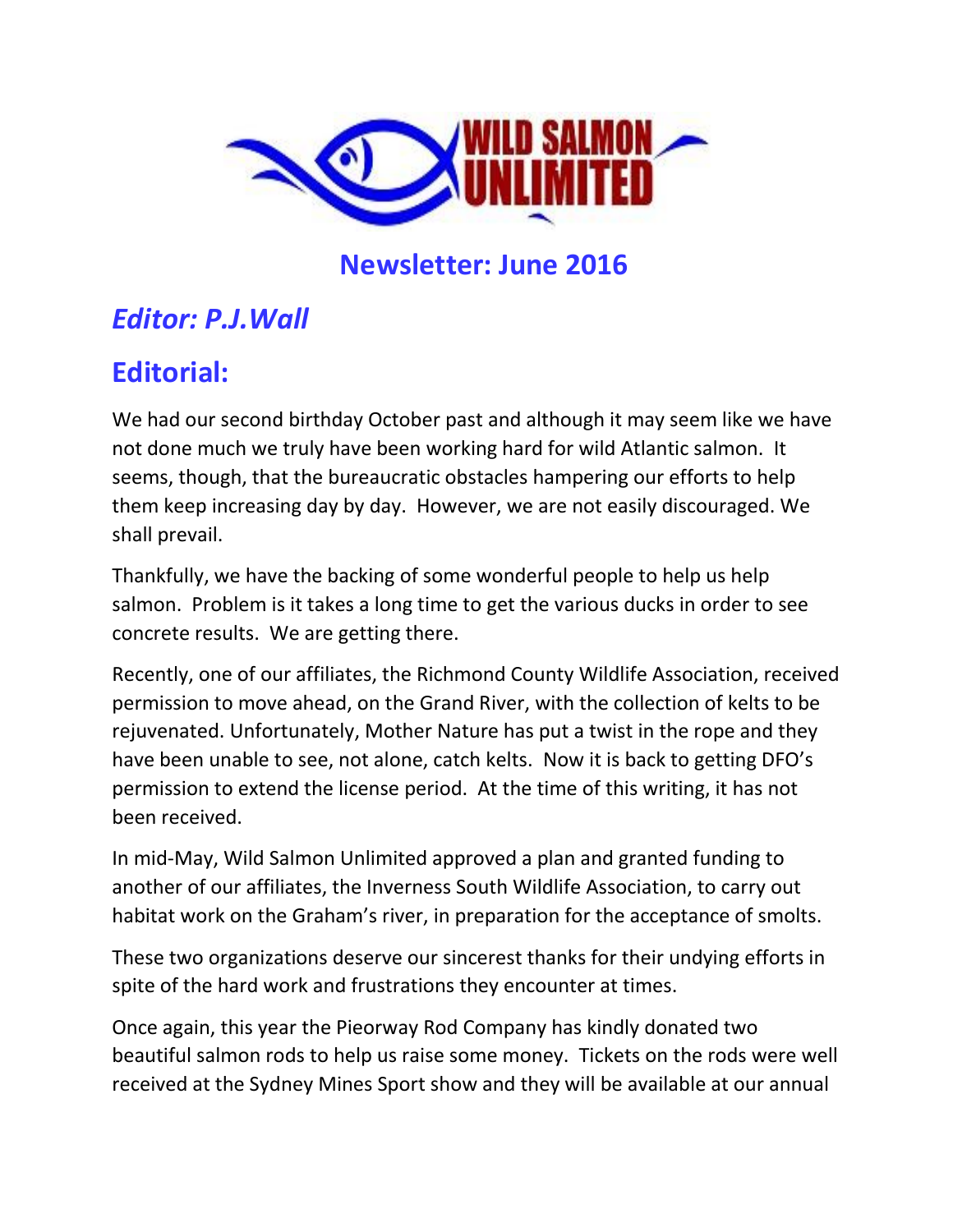general meeting (AGM) on June 18, 2016. It will be held at 13:00 at St. Patrick's Hall, NE Margaree, NS. Ticket prices are \$3.00 each or two for \$5.00.

Some good news on the fundraising front is that we have received charitable status so when you pay your membership your fee will now be tax deductible. And, finally, we have just completed an update to our website: wildsalmonunlimited.com John Stinson, your secretary, and I will be trained to post information to the site very soon.

So, come out to your AGM renew your membership, buy some tickets, give us your opinions and enjoy the refreshments.

So long.

Pat.

#### **---------------------------------------------------------------------------**

#### **From President Bob:**

Where did the year go? It seems like I just finished reminding you of our AGM but that was 2015. Time waits for no man, not even me. Anyway, before I forget, this year's AGM will be held in the same place. Our editor has outlined the details in his editorial.

Your Board of Directors has been busy during the year meeting with government officials both Federal and Provincial. Both the Department of Fisheries and Oceans (DFO) and NS Fisheries and Aquaculture were represented at a meeting in Pictou in early spring. The topic of discussion was our plan, in partnership with the Richmond Wildlife Association, to collect kelts from the Grand River in Cape Breton, rejuvenate and spawn them with the intention of eventually putting their smolts back in the river. The DFO officials were difficult to convince, however, about a month later the Richmond group received a license to proceed. Unfortunately, it appears the kelts had other intentions and as of this message, none have been caught or even seen. Cliff Boudreau of the group has been carrying the load on this and our hats are off to him. He has contacted the DFO with a request to extend the license. Hopefully, we will get some kelts soon.

Just recently WSU has given funding approval to the Inverness South Wildlife Association to carry out some preparatory and enhancement work on the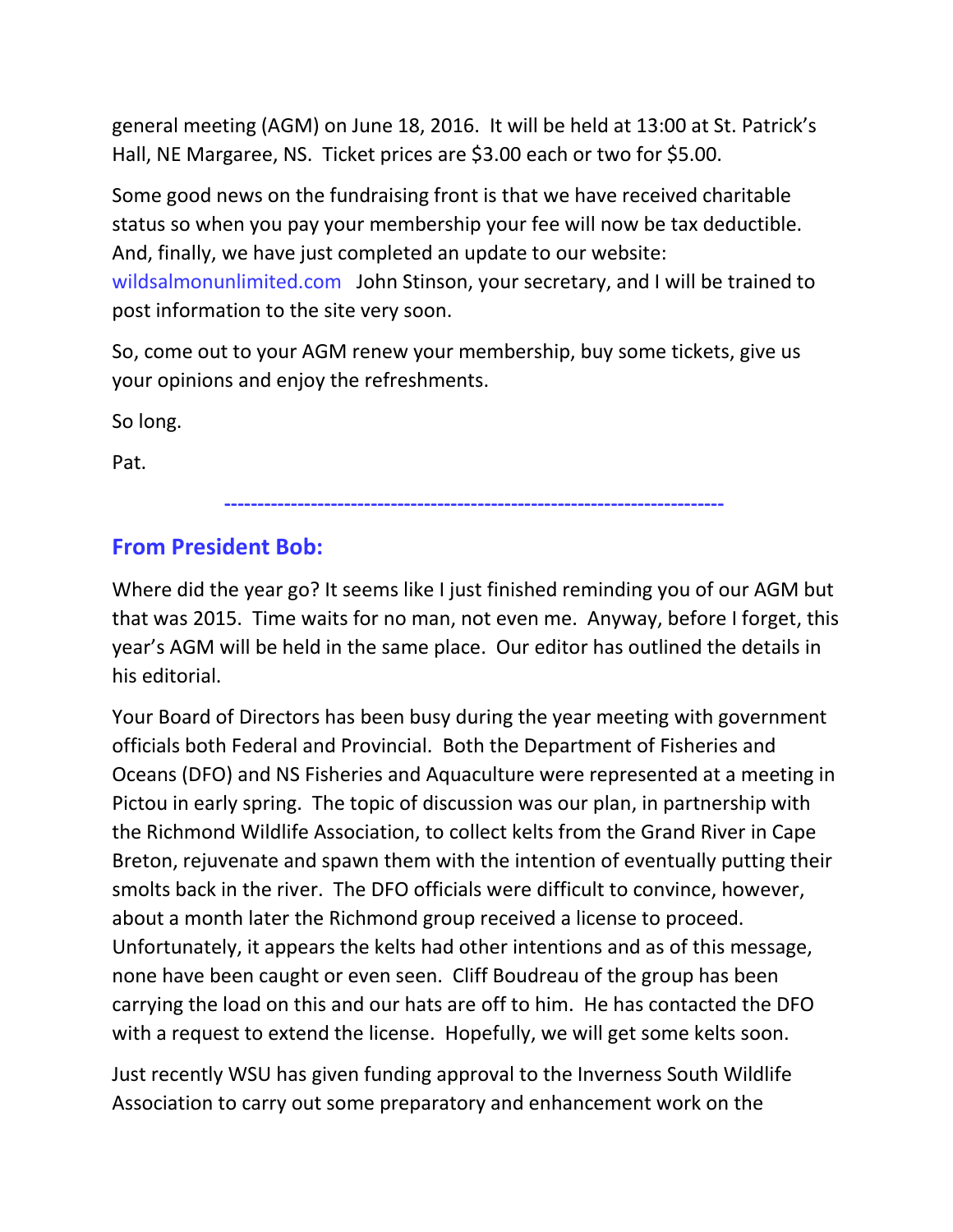Graham's river in Mabou. This work will enable the river to better accommodate the introduction of smolts in the near future.

Unfortunately, again this year, we were unsuccessful in garnering funding from the Atlantic Salmon Conservation Foundation. However, our generous benefactor, who wishes to remain anonymous, has come through again with a considerable donation that allows us to proceed with our programs. Many thanks to our donor and to Joel Robinson our liaison person for his work in this area.

I have personally been banging on doors, mostly in the Halifax area, in search of funding for our goals. Although I do not have anything definitive, yet things are looking up. Lowell Weir, our fundraising chair, has also been hard at work searching out funds and recently he has been very optimistic about his chances from a couple of large institutions. Stay tuned. Lowell, as you know by now, has been successful in getting WSU its charitable status. He deserves both our thanks and congratulations.

In closing, I thank all of our Board members, our affiliate members and members at large for their work and support over the past year. Together we can accomplish more than doing it alone. Come out to the AGM give us your input, take a chance on winning a new rod, enjoy some goodies and pay your membership at the same time. Remember, this year it's tax deductible. See you there.

Bob.

----------------------------------------------------------------------------

## **Meetings with officials:**

Several members of your board of directors, along with representatives of the Richmond County Wildlife Association, met with officials from DFO and the NS Department of Fisheries and Aquaculture, Inland Division, in early March to discuss the possibility of catching kelts from the Grand River for rejuvenation. Permission was granted in early April. We await results or that initiative. The Margaree Hatchery manager attended the meeting and insured us that he would help us where he could in our endeavours.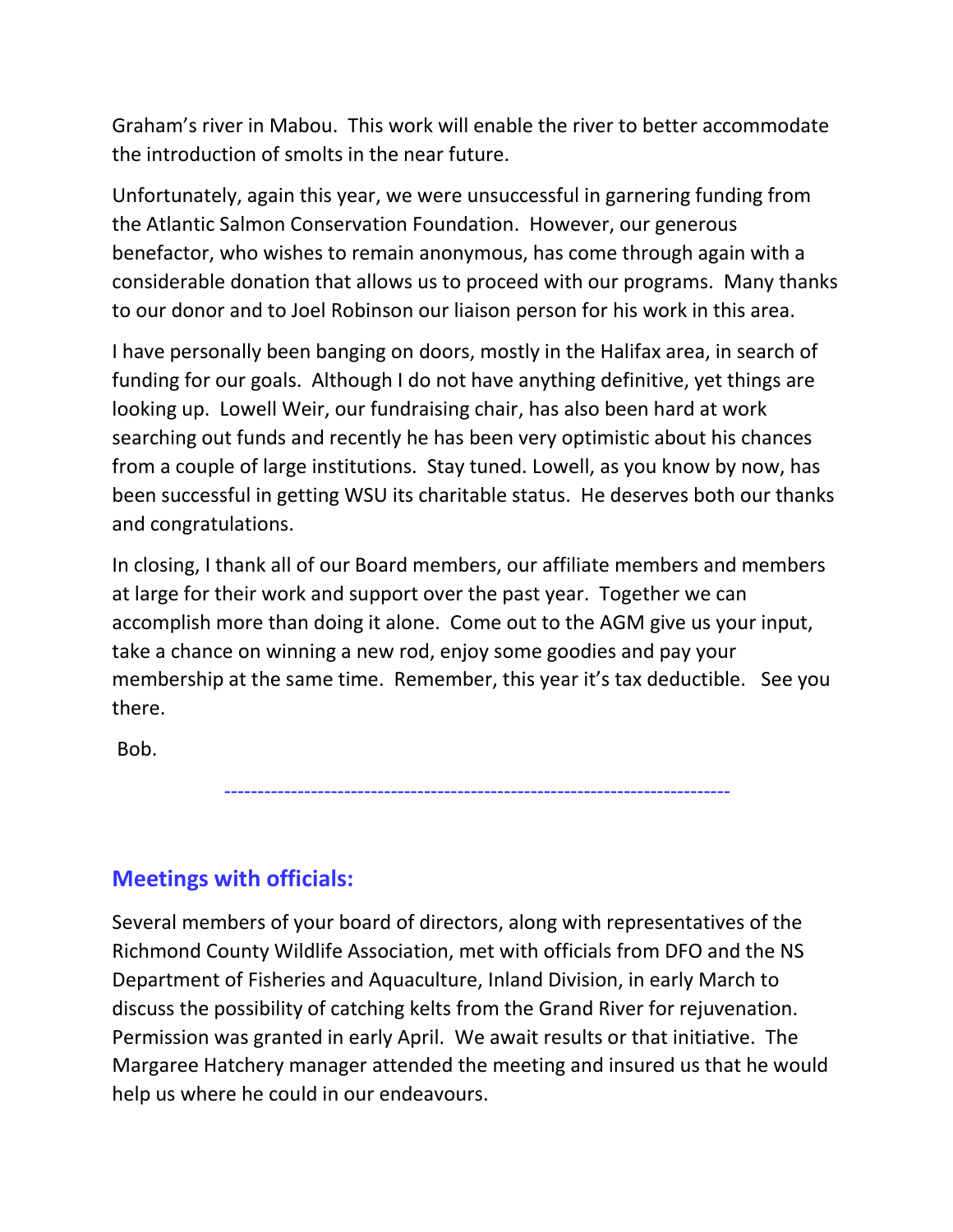### **Charitable Status:**

As indicated earlier in the editorial we now are a charitable society. I checked with the Canadian Revenue Agency to insure our membership fees were tax deductible. It was confirmed. Lowell Weir our fundraising chairman did a ton of work on this file and he deserves our sincere gratitude. Thank you Lowell.

### **Funding:**

We are indeed indebted to our anonymous donor who has, once again in 2016, provided us with a significant sum of money to carry out our mandate. Heartfelt thanks goes to our donor and to Joel Robinson, our treasurer, for his efforts in continuing the dialogue with our benefactor and keeping all of us informed.

#### **Out and about.**

We continue to inform other organizations of our objectives and progress. Due to its proximity, we connect with the Margaree Salmon Association quite often and last fall received a letter of support from their President, Mr. Lester Wood. Our plan was to launch province-wide information sessions with our affiliates and other salmon conservation groups but due to the progress on our two projects, we were unable to carry through. We will be rejuvenating our plan in late summer.

#### **Salmon Dinners/Auctions:**

A couple of Board members, including President Bob, attended dinner/auctions held by the Margaree Salmon Association and our affiliates, LaHave and Cobequid Associations. What they take away from these well-attended and successful dinners is that people do not give up on saving our Atlantic salmon and despite, LaHave and Cobequid having few fish in their rivers they continue to fight for their survival despite the odds.

### **Sydney Mines Sports Show:**